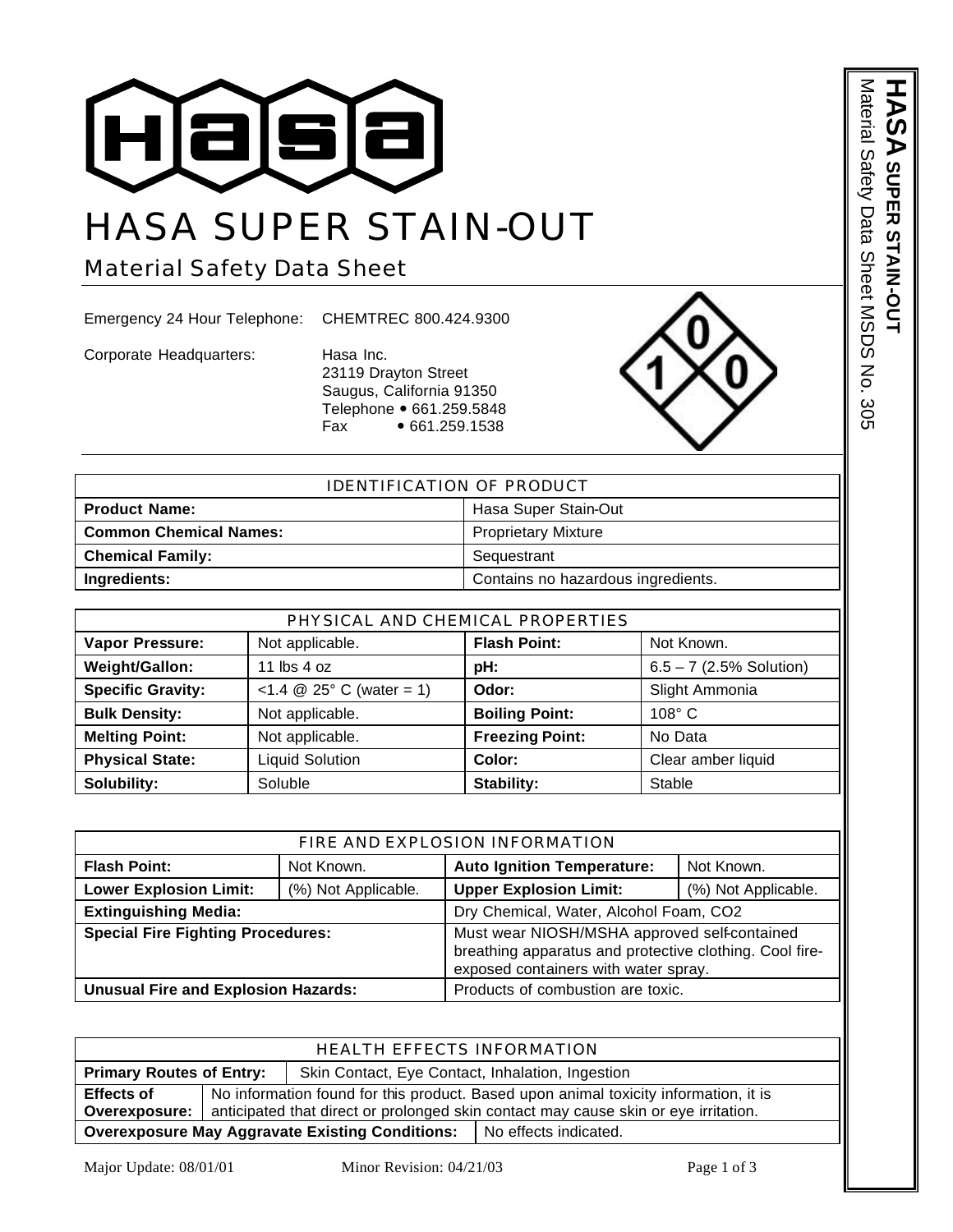|                          |                                                                                                                                         |     | <b>Emergency and First Aid Procedures:</b>                                                          | Material   |
|--------------------------|-----------------------------------------------------------------------------------------------------------------------------------------|-----|-----------------------------------------------------------------------------------------------------|------------|
| Eyes:                    |                                                                                                                                         |     | Flush eyes with plenty of water for several minutes. Seek medical attention if irritation persists. |            |
| Skin:                    | Wash affected areas with plenty of water, and soap if available, for several minutes. Seek<br>medical attention if irritation persists. |     |                                                                                                     | Safety     |
| Ingestion:               |                                                                                                                                         |     | If swallowed, give 3-4 glasses of water. Seek immediate medical attention.                          |            |
| Inhalation:              | Remove from area to fresh air. Seek medical attention if respiratory irritation develops or if<br>breathing becomes difficult.          |     |                                                                                                     | Data       |
|                          |                                                                                                                                         |     |                                                                                                     |            |
|                          | <b>Chemicals listed as Carcinogen by:</b>                                                                                               |     |                                                                                                     |            |
|                          | <b>National Toxicology Program:</b>                                                                                                     | No. |                                                                                                     |            |
| I.A.R.C. Monographs:     |                                                                                                                                         | No. |                                                                                                     | Sheet MSDS |
| <b>OSHA:</b>             |                                                                                                                                         | No. |                                                                                                     |            |
|                          |                                                                                                                                         |     | $\mathsf{K}_{\mathsf{O}}$                                                                           |            |
|                          |                                                                                                                                         |     | REACTIVITY INFORMATION                                                                              |            |
| <b>Stability: Stable</b> |                                                                                                                                         |     | <b>Conditions to Avoid: None Known.</b>                                                             | 305        |

| <b>Chemicals listed as Carcinogen by:</b> |           |  |
|-------------------------------------------|-----------|--|
| <b>National Toxicology Program:</b>       | No        |  |
| I.A.R.C. Monographs:                      | No        |  |
| <b>OSHA:</b>                              | <b>No</b> |  |

| <b>REACTIVITY INFORMATION</b>                                                                                                               |                                         |  |
|---------------------------------------------------------------------------------------------------------------------------------------------|-----------------------------------------|--|
| <b>Stability: Stable</b>                                                                                                                    | <b>Conditions to Avoid: None Known.</b> |  |
| <b>Hazardous Decomposition Products:</b> Thermal decomposition may produce toxic organic vapors/fumes<br>and oxides of carbon and nitrogen. |                                         |  |
| Hazardous polymerization: Will not occur.                                                                                                   | <b>Conditions to Avoid: None Known.</b> |  |
| Incompatibility (materials to avoid): Oxidizing agents                                                                                      |                                         |  |

|                                                                                       | SPILL AND DISPOSAL INFORMATION                                                                                                                                                                                                                                                                                                                                                                                                                      |
|---------------------------------------------------------------------------------------|-----------------------------------------------------------------------------------------------------------------------------------------------------------------------------------------------------------------------------------------------------------------------------------------------------------------------------------------------------------------------------------------------------------------------------------------------------|
| <b>Steps to be Taken in</b><br><b>Case Material is</b><br><b>Released or Spilled:</b> | Caution! Floors may become slippery. Wear appropriate protective equipment<br>and MSHA/NIOSH approved respirator where mist or vapors of unknown<br>concentrations may be generated (self contained breathing apparatus preferred).<br>Dike and contain spill with inert material (sand, earth, etc.) and transfer the liquid<br>and solid separately to containers for recovery or disposal. Keep spill out of<br>sewers and open bodies of water. |
| <b>Waste Disposal</b>                                                                 | Dispose of in compliance with all Federal, state, and local laws and regulations.                                                                                                                                                                                                                                                                                                                                                                   |
| <b>Methods:</b>                                                                       | Incineration is the preferred method.                                                                                                                                                                                                                                                                                                                                                                                                               |

| PERSONAL PROTECTION INFORMATION |                                                                                                                                            |  |
|---------------------------------|--------------------------------------------------------------------------------------------------------------------------------------------|--|
| <b>Ventilation Type:</b>        | In processes where mists or vapors may be generated, proper ventilation must be<br>provided in accordance with good ventilation practices. |  |
| <b>Respiratory</b>              | Where mist or vapors are generated by the process a NIOSH/MSHA jointly approved                                                            |  |
| <b>Protection:</b>              | respirator is advised in the absence of proper environmental controls.                                                                     |  |
| <b>Protective Gloves:</b>       | Rubber or neoprene, when needed, to prevent skin contact.                                                                                  |  |
| <b>Eye Protection:</b>          | Wear chemical splash goggles where there is a potential for eye contact. Use safety                                                        |  |
|                                 | glasses with side shields under normal use conditions.                                                                                     |  |
| <b>Other Protective</b>         | Eyewash; safety shower; protective clothing (long sleeves, coveralls or other, as                                                          |  |
| Equipment:                      | appropriate), when needed, to prevent skin contact.                                                                                        |  |

| STORAGE AND HANDLING                         |                                    |  |
|----------------------------------------------|------------------------------------|--|
| <b>Precautions for Storage and Handling:</b> | Keep containers closed until used. |  |

HASA super stain-out

**SUPER STAIN-OUT**